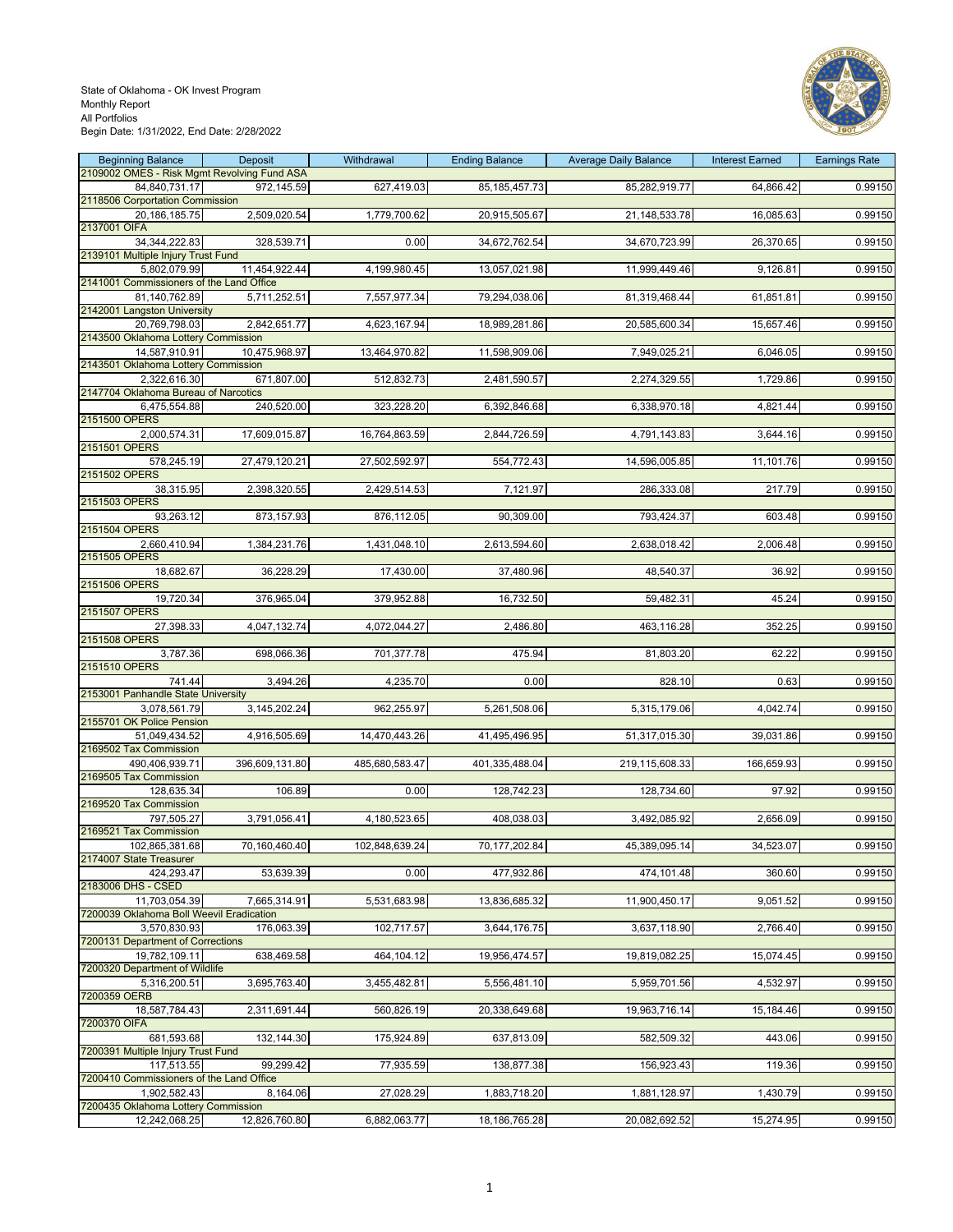| <b>Beginning Balance</b>                                  | Deposit      | Withdrawal   | <b>Ending Balance</b> | <b>Average Daily Balance</b> | <b>Interest Earned</b> | <b>Earnings Rate</b> |
|-----------------------------------------------------------|--------------|--------------|-----------------------|------------------------------|------------------------|----------------------|
| 7200515 OPERS<br>1,681.97                                 | 830,310.07   | 823,398.78   | 8,593.26              | 304,513.47                   | 231.61                 | 0.99150              |
| 7200557 Oklahoma Police Pension                           |              |              |                       |                              |                        |                      |
| 0.00                                                      | 126,034.43   | 126,034.43   | 0.00                  | $-910.66$                    | 0.00                   | 0.99150              |
| 7200588 Real Estate Commission<br>2,002,509.31            | 207,633.28   | 83,555.33    | 2,126,587.26          | 2,107,468.74                 | 1,602.95               | 0.99150              |
| 7200830 Department of Human Services                      |              |              |                       |                              |                        |                      |
| 55,559.28                                                 | 532,213.17   | 0.00         | 587,772.45            | 530,751.26                   | 403.69                 | 0.99150              |
| 7201825 University Hospitals Authority                    |              |              |                       |                              |                        |                      |
| 171.02<br>7205090 OMES Risk Management Division/DSC       | 3,053,985.28 | 0.00         | 3,054,156.30          | 2,523,527.64                 | 1,919.40               | 0.99150              |
| 40,157,885.18                                             | 3,887,679.01 | 15,936.74    | 44,029,627.45         | 42,995,571.21                | 32,702.55              | 0.99150              |
| 7205131 Department of Corrections                         |              |              |                       |                              |                        |                      |
| 1,000,416.84<br>7205204 JM Davis Arms & Historical Museum | 268,628.87   | 347,681.19   | 921,364.52            | 963,088.53                   | 732.53                 | 0.99150              |
| 10.072.08                                                 | 8.37         | 0.00         | 10,080.45             | 10,079.85                    | 7.67                   | 0.99150              |
| 7205320 Department of Wildlife                            |              |              |                       |                              |                        |                      |
| 1,050,937.37<br>7205359 Sustaining OK Energy Resources    | 44,737.46    | 142,608.57   | 953,066.26            | 1,007,501.96                 | 766.31                 | 0.99150              |
| 6,474,691.97                                              | 78,920.63    | 130.00       | 6,553,482.60          | 6,534,763.88                 | 4,970.36               | 0.99150              |
| 7205435 Oklahoma Lottery Commission                       |              |              |                       |                              |                        |                      |
| 127,535.06<br>7205515 OPERS                               | 7,593.09     | 0.00         | 135, 128.15           | 134,853.11                   | 102.57                 | 0.99150              |
| 867,520.04                                                | 23,635.10    | 450,009.38   | 441,145.76            | 865,879.44                   | 658.59                 | 0.99150              |
| 7205563 OK Bd for Private Vocational Schools              |              |              |                       |                              |                        |                      |
| 5,090.92                                                  | 5,945.77     | 9,206.41     | 1,830.28              | 3,488.53                     | 2.65                   | 0.99150              |
| 7205630 Oklahoma Department of Securities<br>951,556.27   | 790.63       | 0.00         | 952,346.90            | 952,290.43                   | 724.31                 | 0.99150              |
| 7205807 Oklahoma Health Care Authority                    |              |              |                       |                              |                        |                      |
| 1,051,880.25                                              | 975,680.68   | 0.00         | 2,027,560.93          | 1,785,785.70                 | 1,358.27               | 0.99150              |
| 7210270 State Election Board<br>3,421,803.89              | 0.00         | 59,909.36    | 3,361,894.53          | 3,368,514.84                 | 2,562.10               | 0.99150              |
| 7210320 Department of Wildlife                            |              |              |                       |                              |                        |                      |
| 6,686,768.18                                              | 55,402.69    | 132,587.29   | 6,609,583.58          | 6,645,102.85                 | 5,054.28               | 0.99150              |
| 7210350 Oklahoma Historical Society<br>29.44              | 0.02         | 0.00         | 29.46                 | 29.46                        |                        | 0.99150              |
| 7210400 Office of Juvenile Affairs                        |              |              |                       |                              | 0.02                   |                      |
| 8,418.57                                                  | 7.23         | 0.00         | 8,425.80              | 8,425.28                     | 6.41                   | 0.99150              |
| 7210410 Commissioners of the Land Office                  |              |              |                       |                              |                        |                      |
| 132,447.00<br>7210515 OPERS                               | 110.06       | 0.00         | 132,557.06            | 132,549.20                   | 100.82                 | 0.99150              |
| 303,908.09                                                | 7,996.45     | 124,723.94   | 187,180.60            | 304,545.03                   | 231.64                 | 0.99150              |
| 7210570 State Board of Licensure for Professional         |              |              |                       |                              |                        |                      |
| 370,453.13<br>7210588 Real Estate Commission              | 307.83       | 0.00         | 370,760.96            | 370,738.97                   | 281.99                 | 0.99150              |
| 351,261.65                                                | 24,747.80    | 0.00         | 376,009.45            | 368,126.66                   | 280.00                 | 0.99150              |
| 7215270 State of Oklahoma Election Board                  |              |              |                       |                              |                        |                      |
| 9,671,981.93<br>7215320 Department of Wildlife            | 47,378.85    | 7,200.16     | 9,712,160.62          | 9,714,552.54                 | 7,388.92               | 0.99150              |
| 3,943,609.88                                              | 27,439.19    | 0.00         | 3,971,049.07          | 3,959,595.74                 | 3,011.68               | 0.99150              |
| 7215566 Tourism & Recreation Department                   |              |              |                       |                              |                        |                      |
| 2.409.403.12<br>7215585 Department of Public Safety       | 1,434,696.48 | 2,217,731.36 | 1,626,368.24          | 1,361,078.49                 | 1,035.24               | 0.99150              |
| 354.099.33                                                | 308.14       | 1,768.62     | 352,638.85            | 353,806.06                   | 269.11                 | 0.99150              |
| 7215670 JD McCarty Center                                 |              |              |                       |                              |                        |                      |
| 938,436.18                                                | 11,259.26    | 318.45       | 949,376.99            | 939,327.57                   | 714.46                 | 0.99150              |
| 7215825 University Hospitals Authority<br>1,622,018.86    | 2,102.90     | 0.00         | 1,624,121.76          | 1,623,295.23                 | 1,234.68               | 0.99150              |
| 7216805 Department of Rehabilitation Services             |              |              |                       |                              |                        |                      |
| 812,074.47                                                | 1,315.81     | 18,137.50    | 795,252.78            | 800,864.42                   | 609.14                 | 0.99150              |
| 7220090 OSF Building Project Fund<br>0.42                 | 0.00         | 0.00         | 0.42                  | 0.42                         | 0.00                   | 0.99150              |
| 7220320 Dept of Wildlife Conservation                     |              |              |                       |                              |                        |                      |
| 3,421,712.02                                              | 93,721.58    | 10,450.00    | 3,504,983.60          | 3,465,105.34                 | 2,635.57               | 0.99150              |
| 7220570 OSB of Licensure for Professional Engine          |              |              |                       |                              |                        |                      |
| 300,814.81<br>7220585 Department of Public Safety         | 249.97       | 0.00         | 301,064.78            | 301,046.93                   | 228.98                 | 0.99150              |
| 4,057,712.43                                              | 20,445.29    | 89,559.28    | 3,988,598.44          | 4,014,774.36                 | 3,053.65               | 0.99150              |
| 7220830 Department of Human Services                      |              |              |                       |                              |                        |                      |
| 10,823.09                                                 | 30,010.98    | 30,960.00    | 9,874.07              | 18,753.29                    | 14.26                  | 0.99150              |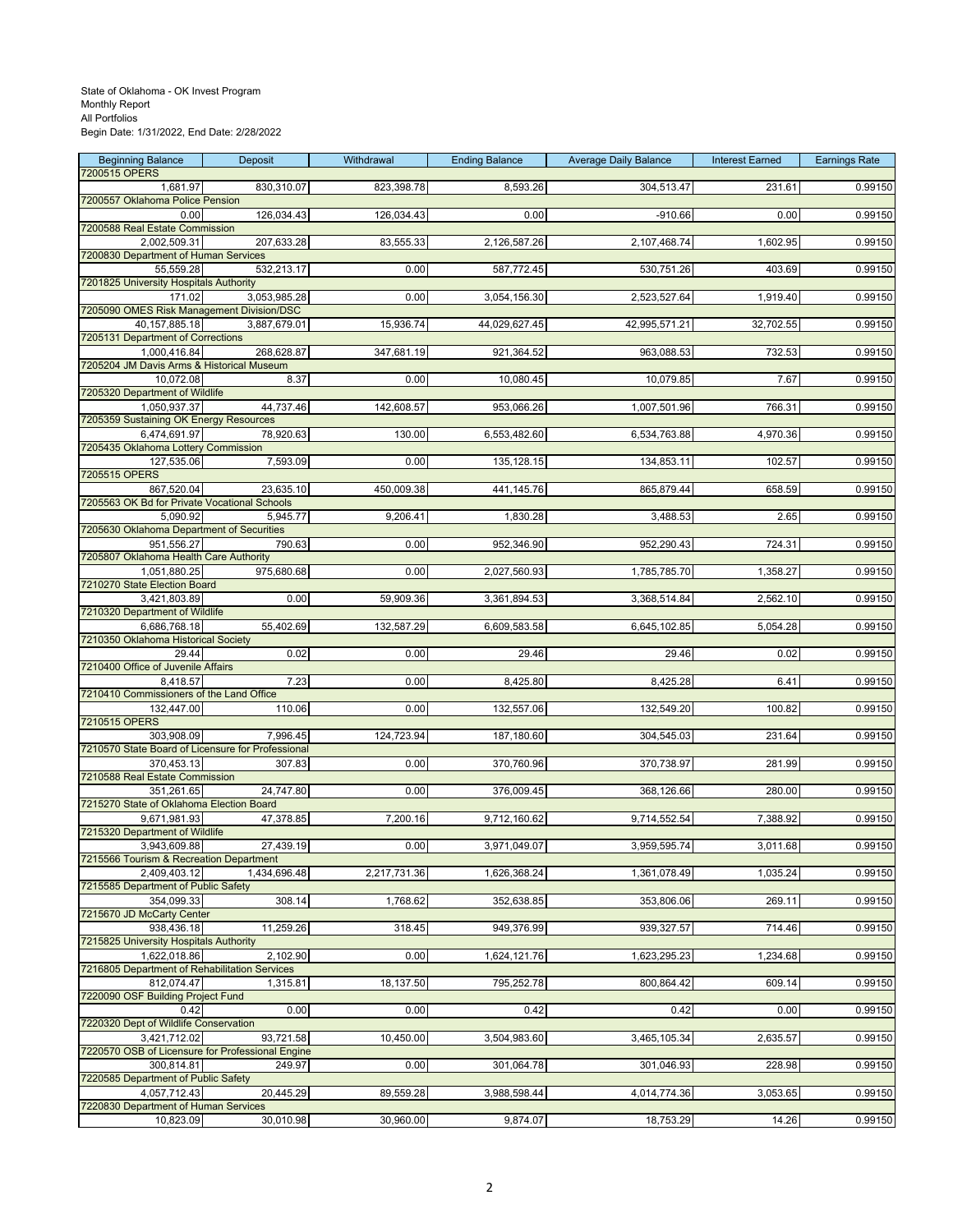| <b>Beginning Balance</b>                                         | Deposit      | Withdrawal   | <b>Ending Balance</b> | <b>Average Daily Balance</b> | <b>Interest Earned</b> | <b>Earnings Rate</b> |
|------------------------------------------------------------------|--------------|--------------|-----------------------|------------------------------|------------------------|----------------------|
| 7225040 Department of Agriculture<br>337,070.14                  | 3,279.86     | 0.00         | 340,350.00            | 339,580.01                   | 258.29                 | 0.99150              |
| 7225830 Department of Human Services                             |              |              |                       |                              |                        |                      |
| 176,252.04                                                       | 27,615.65    | 0.00         | 203,867.69            | 194,585.88                   | 148.00                 | 0.99150              |
| 7230220 Oklahoma Crime Victims Compensation                      |              |              |                       |                              |                        |                      |
| 939,287.79<br>7230345 Department of Transportation               | 172,332.55   | 367,264.88   | 744,355.46            | 852,360.54                   | 648.31                 | 0.99150              |
| 5,764,574.28                                                     | 437,858.60   | 176,686.01   | 6,025,746.87          | 5,794,038.48                 | 4,406.96               | 0.99150              |
| 7230695 Tax Commission                                           |              |              |                       |                              |                        |                      |
| 1,903,749.17<br>7230807 Health Care Authority                    | 762.55       | 1,302,337.64 | 602,174.08            | 674,940.48                   | 513.36                 | 0.99150              |
| 160,646.74                                                       | 7,502,068.60 | 7,636,096.00 | 26,619.34             | 2,512,375.55                 | 1,910.92               | 0.99150              |
| 7235605 Regents for Higher Education                             |              |              |                       |                              |                        |                      |
| 7,599,113.69                                                     | 18,682.69    | 3,336,106.00 | 4,281,690.38          | 6,654,355.51                 | 5,061.32               | 0.99150              |
| 7240807 Health Care Authority                                    |              |              |                       |                              |                        |                      |
| 13,908,951.72<br>7240830 Oklahoma Human Services                 | 11,557.90    | 0.00         | 13,920,509.62         | 13,919,684.06                | 10,587.35              | 0.99150              |
| 16,693,523.18                                                    | 13,929.06    | 205,747.35   | 16,501,704.89         | 16,618,279.87                | 12,639.91              | 0.99150              |
| 7244090 OMES Dept of Central Services                            |              |              |                       |                              |                        |                      |
| 1,592,821.36                                                     | 307,066.98   | 400,430.98   | 1,499,457.36          | 1,568,226.08                 | 1,192.80               | 0.99150              |
| 7245807 Health Care Authority<br>19, 167, 194.53                 | 5,093,671.39 | 3,985,877.58 | 20,274,988.34         | 20,360,751.15                | 15,486.44              | 0.99150              |
| 7255090 Department of Central Services                           |              |              |                       |                              |                        |                      |
| 1,218,146.31                                                     | 1,012.26     | 2,181.57     | 1,216,977.00          | 1,218,150.84                 | 926.53                 | 0.99150              |
| 7255585 Oklahoma Dept of Public Safety                           |              |              |                       |                              |                        |                      |
| 22,527.68<br>7260090 OMES Risk Management Division               | 18.72        | 0.00         | 22,546.40             | 22,545.06                    | 17.15                  | 0.99150              |
| 5,749,912.77                                                     | 8,639.76     | 79.446.72    | 5,679,105.81          | 5,725,852.18                 | 4,355.10               | 0.99150              |
| 7265090 Risk Management Fund                                     |              |              |                       |                              |                        |                      |
| 533,187.30<br>7275740 OST - SEED                                 | 0.00         | 319,378.36   | 213,808.94            | 354,268.03                   | 269.46                 | 0.99150              |
| 19,882.01                                                        | 16.82        | 755.01       | 19,143.82             | 19,547.09                    | 14.87                  | 0.99150              |
| 7280090 OMES DCS Property Distribution                           |              |              |                       |                              |                        |                      |
| 714,438.11                                                       | 4,002.00     | 45,931.44    | 672,508.67            | 690,428.47                   | 525.14                 | 0.99150              |
| 7280131 Department of Corrections<br>7,803,997.94                | 2,324,338.85 | 1,668,453.61 | 8,459,883.18          | 8,083,020.72                 | 6,147.97               | 0.99150              |
| 7280345 Department of Transportation                             |              |              |                       |                              |                        |                      |
| 920,542.41                                                       | 568,569.76   | 945,871.96   | 543,240.21            | 974,627.68                   | 741.30                 | 0.99150              |
| 7285345 Department of Transportation                             |              |              |                       |                              |                        |                      |
| 184, 103, 209. 14<br>7295090 Emergency & Transportation          | 8,275,852.15 | 5,237,074.65 | 187, 141, 986.64      | 187,964,937.78               | 142,966.65             | 0.99150              |
| 4,653,260.00                                                     | 707,900.00   | 0.00         | 5,361,160.00          | 5,035,685.00                 | 3,830.16               | 0.99150              |
| 7296150 University of Science & Arts                             |              |              |                       |                              |                        |                      |
| 41.86                                                            | 0.03         | 0.00         | 41.89                 | 41.89                        | 0.03                   | 0.99150              |
| 7303000 Tobacco Litigation Escrow Fund<br>30,350.60              | 25.22        | 0.00         | 30,375.82             | 30,374.02                    | 23.10                  | 0.99150              |
| 7360566 Tourism & Recreation Department                          |              |              |                       |                              |                        |                      |
| 6,116,428.11                                                     | 28.830.99    | 0.00         | 6,145,259.10          | 6,136,947.99                 | 4,667.78               | 0.99150              |
| 7401105 OCIA NACEA Construction Series 2018B                     |              |              |                       |                              |                        |                      |
| 615.307.05<br>7403292 Oklahoma Department of Environmental Quali | 559.38       | 396,644.49   | 219,221.94            | 261,679.61                   | 199.03                 | 0.99150              |
| 295.126.22                                                       | 194,586.86   | 0.00         | 489,713.08            | 489,695.56                   | 372.46                 | 0.99150              |
| 7405220 District Attorneys Council                               |              |              |                       |                              |                        |                      |
| 4.776.794.46                                                     | 4,086.95     | 179,960.66   | 4,600,920.75          | 4,746,403.71                 | 3,610.13               | 0.99150              |
| 7408105 OCIA<br>538,524.86                                       | 538,273.35   | 538,143.23   | 538,654.98            | 461,768.09                   | 351.22                 | 0.99150              |
| 7409105 OCIA NACEA Revenue Series 2018B                          |              |              |                       |                              |                        |                      |
| 25.84                                                            | 88,992.37    | 88,961.35    | 56.86                 | 19,117.79                    | 14.54                  | 0.99150              |
| 7411105 OCIA Capitol Repair Revenue Series 2018C                 |              |              |                       |                              |                        |                      |
| 308.40<br>7412105 OCIA                                           | 870,874.86   | 435,390.63   | 435,792.63            | 326,938.30                   | 248.67                 | 0.99150              |
| 729.51                                                           | 1,259,221.56 | 1,258,512.50 | 1,438.57              | 990,219.17                   | 753.16                 | 0.99150              |
| 7415105 OCIA DOC Construction Series 2018D                       |              |              |                       |                              |                        |                      |
| 22.500.041.75                                                    | 38,212.12    | 1,969,682.77 | 20,568,571.10         | 21,403,312.14                | 16,279.42              | 0.99150              |
| 7416000 OSF - Oil Overcharge                                     |              | 0.00         |                       |                              |                        |                      |
| 294,943.85<br>7416105 OCIA DOC Revenue Series 2018D              | 245.10       |              | 295,188.95            | 295, 171.44                  | 224.51                 | 0.99150              |
| 532.78                                                           | 750,621.08   | 750,238.54   | 915.32                | 161,653.40                   | 122.95                 | 0.99150              |
| 7416160 Department of Commerce                                   |              |              |                       |                              |                        |                      |
| 3,102,932.25                                                     | 2,578.51     | 0.00         | 3,105,510.76          | 3,105,326.58                 | 2,361.92               | 0.99150              |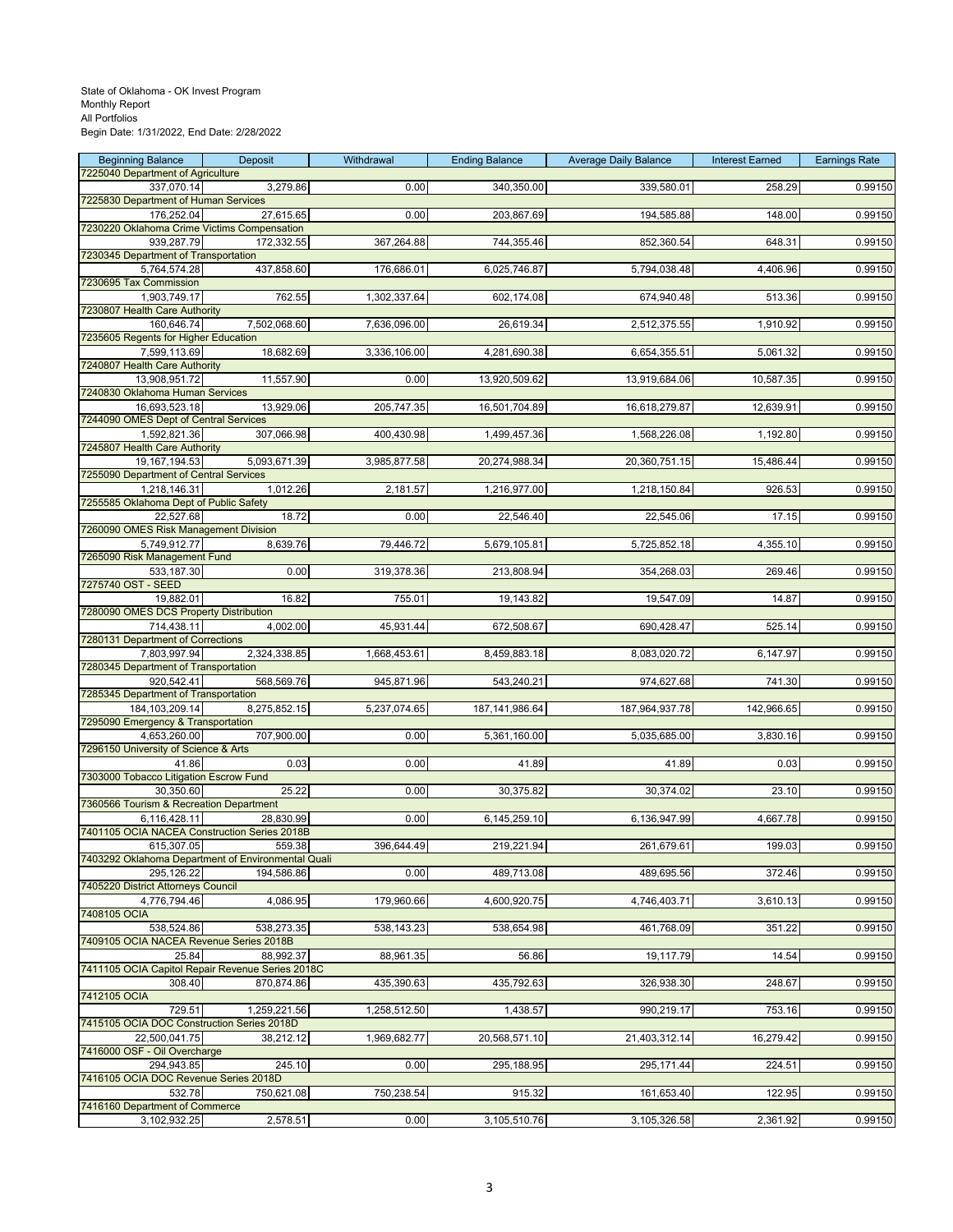| <b>Beginning Balance</b>                          | Deposit       | Withdrawal    | <b>Ending Balance</b> | <b>Average Daily Balance</b> | <b>Interest Earned</b> | <b>Earnings Rate</b> |
|---------------------------------------------------|---------------|---------------|-----------------------|------------------------------|------------------------|----------------------|
| 7419105 OCIA<br>1,933,607.91                      | 2,753,831.79  | 2,285,856.23  | 2,401,583.47          | 2,046,242.76                 | 1,556.38               | 0.99150              |
| 7420105 OCIA                                      |               |               |                       |                              |                        |                      |
| 2,027,107.22                                      | 1,793.43      | 0.00          | 2,028,900.65          | 2,028,772.55                 | 1,543.09               | 0.99150              |
| 7424105 OCIA<br>143.87                            | 211,580.54    | 211,552.08    | 172.33                | 53,058.32                    | 40.36                  | 0.99150              |
| 7426000 OSF - Oil Overcharge                      |               |               |                       |                              |                        |                      |
| 2,464,406.77                                      | 2,047.90      | 0.00          | 2,466,454.67          | 2,466,308.39                 | 1,875.88               | 0.99150              |
| 7426160 Department of Commerce<br>15,003,399.27   | 66,705.83     | 0.00          | 15,070,105.10         | 15,018,908.73                | 11,423.42              | 0.99150              |
| 7427105 OCIA-Revenue Series 2019B                 |               |               |                       |                              |                        |                      |
| 1,804,361.45                                      | 1,499.40      | 0.00          | 1,805,860.85          | 1,805,753.75                 | 1,373.46               | 0.99150              |
| 7428105 OCIA Endowed Chairs Fund<br>957,880.33    | 957,432.99    | 957,201.54    | 958,111.78            | 821,352.18                   | 624.72                 | 0.99150              |
| 7430010 Oklahoma State University                 |               |               |                       |                              |                        |                      |
| 2,097,403.94<br>7430011 Oklahoma State University | 2,737,727.69  | 2,552,213.40  | 2,282,918.23          | 2,854,440.98                 | 2,171.10               | 0.99150              |
| 1,820,969.78                                      | 2,283,487.66  | 2,027,429.55  | 2,077,027.89          | 2,174,893.08                 | 1,654.23               | 0.99150              |
| 7430012 Oklahoma State University                 |               |               |                       |                              |                        |                      |
| 2,231,570.06                                      | 506,822.84    | 1,001,677.21  | 1,736,715.69          | 2,175,241.02                 | 1,654.49               | 0.99150              |
| 7430013 Oklahoma State University<br>1,884,377.14 | 1,601.87      | 106,319.84    | 1,779,659.17          | 1,845,767.65                 | 1,403.90               | 0.99150              |
| 7430014 Oklahoma State University                 |               |               |                       |                              |                        |                      |
| 1,329,376.04<br>7430015 Oklahoma State University | 933,879.66    | 512,936.61    | 1,750,319.09          | 1,713,791.06                 | 1,303.51               | 0.99150              |
| 2,144,131.48                                      | 1,722.25      | 202,394.86    | 1,943,458.87          | 2,046,019.50                 | 1,556.21               | 0.99150              |
| 7430016 Oklahoma State University                 |               |               |                       |                              |                        |                      |
| 247,657.84                                        | 206.26        | 676.31        | 247,187.79            | 247,705.34                   | 188.41                 | 0.99150              |
| 7430100 Cameron University<br>1,021,826.90        | 1,073,854.15  | 975,227.61    | 1,120,453.44          | 1,100,464.69                 | 837.02                 | 0.99150              |
| 7430420 Langston University                       |               |               |                       |                              |                        |                      |
| 675,390.21                                        | 1,157,765.12  | 739,414.12    | 1,093,741.21          | 630,012.91                   | 479.19                 | 0.99150              |
| 7430461 Rogers State College<br>1,883,648.24      | 22,106.67     | 178,330.82    | 1,727,424.09          | 1,833,444.56                 | 1,394.52               | 0.99150              |
| 7430505 Northwestern Oklahoma State University    |               |               |                       |                              |                        |                      |
| 285,440.02<br>7430530 Panhandle State University  | 108,727.79    | 68,317.68     | 325,850.13            | 276,485.12                   | 210.30                 | 0.99150              |
| 13,019.83                                         | 14,168.36     | 12,709.81     | 14,478.38             | 8,727.96                     | 6.64                   | 0.99150              |
| 7430665 Southwestern Oklahoma State University    |               |               |                       |                              |                        |                      |
| 1,563,841.31                                      | 0.00          | 143,199.42    | 1,420,641.89          | 1,481,428.58                 | 1,126.78               | 0.99150              |
| 7430760 University of Oklahoma<br>47,603,431.68   | 11,348,352.86 | 10,679,297.38 | 48,272,487.16         | 44,887,111.78                | 34,141.26              | 0.99150              |
| 7430770 OUHSC                                     |               |               |                       |                              |                        |                      |
| 92,250,832.50                                     | 10,473,967.14 | 7,757,984.94  | 94,966,814.70         | 93,265,888.17                | 70,938.29              | 0.99150              |
| 7430773 Oklahoma State University<br>956,787.10   | 2,177,937.54  | 1,307,014.79  | 1,827,709.85          | 2,155,728.67                 | 1,639.65               | 0.99150              |
| 7434105 OCIA                                      |               |               |                       |                              |                        |                      |
| 21,678.12                                         | 189,279.65    | 189,224.98    | 21,732.79             | 78,902.74                    | 60.01                  | 0.99150              |
| 7436000 OSF - Oil Overcharge<br>2,702.93          | 2.25          | 0.00          | 2,705.18              | 2,705.02                     | 2.06                   | 0.99150              |
| 7436105 OCIA                                      |               |               |                       |                              |                        |                      |
| 118.32<br>7437105 OCIA                            | 224,675.98    | 0.00          | 224,794.30            | 152,608.65                   | 116.07                 | 0.99150              |
| 9,506,139.31                                      | 8,923.17      | 62,463.66     | 9,452,598.82          | 9,477,315.76                 | 7,208.47               | 0.99150              |
| 7438105 OCIA                                      |               |               |                       |                              |                        |                      |
| 267.29<br>7439105 2020A OCIA                      | 755,164.50    | 377,541.66    | 377,890.13            | 283,498.91                   | 215.63                 | 0.99150              |
| 857.84                                            | 1,482,501.45  | 1,481,666.67  | 1,692.62              | 1,165,799.66                 | 886.71                 | 0.99150              |
| 7442105 OCIA                                      |               |               |                       |                              |                        |                      |
| 654.36<br>7443105 OCIA                            | 1,129,921.04  | 1,129,284.79  | 1,290.61              | 888,540.36                   | 675.83                 | 0.99150              |
| 239,657.96                                        | 297,034.13    | 0.00          | 536,692.09            | 354,806.94                   | 269.87                 | 0.99150              |
| 7444105 OCIA 2017C Series                         |               |               |                       |                              |                        |                      |
| 41.56<br>7444835 Water Resources Board            | 132,337.55    | 132,330.42    | 48.69                 | 28,404.70                    | 21.60                  | 0.99150              |
| 7,982,587.12                                      | 15,025.78     | 51,832.92     | 7,945,779.98          | 7,965,935.87                 | 6,058.91               | 0.99150              |
| 7445105 Oklahoma Capital Improvement              |               |               |                       |                              |                        |                      |
| 566.33                                            | 1,599,434.42  | 799,631.25    | 800,369.50            | 600,449.41                   | 456.70                 | 0.99150              |
| 7445835 Water Resources Board<br>4,159,331.05     | 3,627.27      | 132,553.29    | 4,030,405.03          | 4,093,929.21                 | 3,113.85               | 0.99150              |
|                                                   |               |               |                       |                              |                        |                      |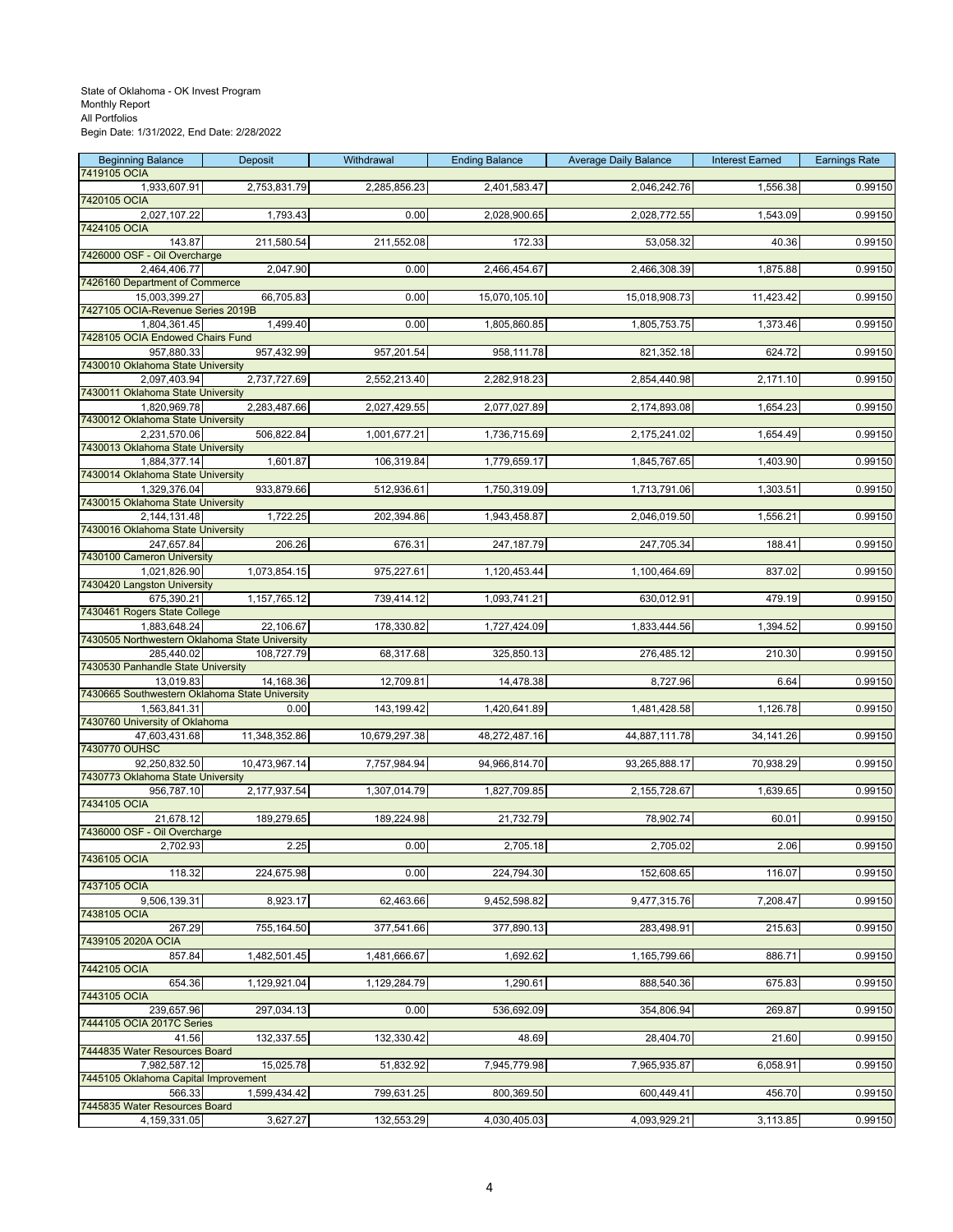| <b>Beginning Balance</b>                               | Deposit      | Withdrawal    | <b>Ending Balance</b> | <b>Average Daily Balance</b> | <b>Interest Earned</b> | <b>Earnings Rate</b> |
|--------------------------------------------------------|--------------|---------------|-----------------------|------------------------------|------------------------|----------------------|
| 7447105 OCIA<br>64,639.04                              | 177,768.46   | 242,208.34    | 199.16                | 91,279.69                    | 69.43                  | 0.99150              |
| 7450105 OCIA Series 2020B                              |              |               |                       |                              |                        |                      |
| 480.84                                                 | 828,741.14   | 828,274.48    | 947.50                | 651,701.26                   | 495.69                 | 0.99150              |
| 7451105 OCIA Series 2020B<br>147,606,409.82            | 122,659.45   | 60,816,918.59 | 86,912,150.68         | 121, 166, 148.53             | 92,159.30              | 0.99150              |
| 7452105 OCIA Series 2020D                              |              |               |                       |                              |                        |                      |
| 48.17                                                  | 83,496.71    | 83,454.17     | 90.71                 | 62,678.30                    | 47.67                  | 0.99150              |
| 7453105 OCIA Series 2020D<br>10,079,519.41             | 8,823.59     | 1,741,329.69  | 8,347,013.31          | 8,905,774.74                 | 6,773.76               | 0.99150              |
| 7454105 OCIA Series 2020E                              |              |               |                       |                              |                        |                      |
| 266,326.22                                             | 142.83       | 266, 144. 76  | 324.29                | 218,933.00                   | 166.52                 | 0.99150              |
| 7455105 OCIA<br>249.56                                 |              |               | 353,046.22            | 264,860.60                   |                        | 0.99150              |
| 7455160 Department of Commerce                         | 705,517.50   | 352,720.84    |                       |                              | 201.45                 |                      |
| 566,214.49                                             | 135,074.23   | 0.00          | 701,288.72            | 583,019.60                   | 443.45                 | 0.99150              |
| 7456105 OCIA Series 2020E                              |              |               |                       |                              |                        |                      |
| 17,625,001.46<br>7458105 OCIA Series 2020C             | 15,530.18    | 2,579,975.76  | 15,060,555.88         | 15,796,582.51                | 12,014.92              | 0.99150              |
| 265.24                                                 | 460,851.37   | 460,591.87    | 524.74                | 362,399.82                   | 275.64                 | 0.99150              |
| 7459105 OCIA (Endowed Chair)                           |              |               |                       |                              |                        |                      |
| 1,367,417.86<br>7460100 Cameron University             | 1,367,747.78 | 1,367,417.86  | 1,367,747.78          | 1,172,378.81                 | 891.71                 | 0.99150              |
| 313,900.08                                             | 265.02       | 1,477.12      | 312,687.98            | 313,143.84                   | 238.18                 | 0.99150              |
| 7464105 OCIA                                           |              |               |                       |                              |                        |                      |
| 2,216,023.10<br>7470010 Oklahoma State University      | 1,876.51     | 593,618.83    | 1,624,280.78          | 1,793,692.00                 | 1,364.29               | 0.99150              |
| 1,678,128.15                                           | 1,394.51     | 0.00          | 1,679,522.66          | 1,679,423.05                 | 1,277.37               | 0.99150              |
| 7471835 Water Resources Board                          |              |               |                       |                              |                        |                      |
| 530,352.82<br>7472835 Water Resources Board            | 440.71       | 0.00          | 530,793.53            | 530,762.05                   | 403.70                 | 0.99150              |
| 64,410,639.81                                          | 57,277.12    | 1,968,622.73  | 62,499,294.20         | 63,266,868.51                | 48,120.95              | 0.99150              |
| 7473835 Water Resources Board                          |              |               |                       |                              |                        |                      |
| 104,515,621.13<br>7475750 Tulsa Community College      | 46,107.38    | 0.00          | 104,561,728.51        | 104,558,435.13               | 79,527.43              | 0.99150              |
| 6,064.11                                               | 5.04         | 0.00          | 6,069.15              | 6,068.79                     | 4.62                   | 0.99150              |
| 7476760 University of Oklahoma                         |              |               |                       |                              |                        |                      |
| 12,072,073.41<br>7479010 Oklahoma State University     | 10,027.50    | 0.00          | 12,082,100.91         | 12,081,384.66                | 9,189.13               | 0.99150              |
| 9,058,035.80                                           | 7,893.35     | 1,480,406.85  | 7,585,522.30          | 7,897,172.41                 | 6,006.61               | 0.99150              |
| 7485010 Oklahoma State University                      |              |               |                       |                              |                        |                      |
| 121,565.49                                             | 101.02       | 25,000.00     | 96,666.51             | 109,159.29                   | 83.03                  | 0.99150              |
| 7487010 Oklahoma State University<br>14,966,422.96     | 12,436.95    | 0.00          | 14,978,859.91         | 14,977,971.56                | 11,392.29              | 0.99150              |
| 7488010 Oklahoma State University                      |              |               |                       |                              |                        |                      |
| 893,196.76                                             | 742.24       | 893,939.00    | 0.00                  | 670,083.13                   | 509.67                 | 0.99150              |
| 7488105 OCIA<br>12.76                                  | 44,581.00    | 20,633.32     | 23,960.44             | 19,832.27                    | 15.08                  | 0.99150              |
| 7490010Oklahoma State University                       |              |               |                       |                              |                        |                      |
| 48,298.70                                              | 40.14        | 0.00          | 48,338.84             | 48,335.97                    | 36.76                  | 0.99150              |
| 7490013Oklahoma State University<br>21,907.98          | 18.21        | 0.00          | 21,926.19             | 21,924.89                    | 16.68                  | 0.99150              |
| 7490015Oklahoma State University                       |              |               |                       |                              |                        |                      |
| 1,399.96                                               | 1.16         | 0.00          | 1,401.12              | 1,401.04                     | 1.07                   | 0.99150              |
| 7490270 Oklahoma State Election Board<br>17.81         | 0.01         | 0.00          | 17.82                 | 17.82                        | 0.01                   | 0.99150              |
| 7490760 University of Oklahoma                         |              |               |                       |                              |                        |                      |
| 294,083.97                                             | 12,423.98    | 38,277.91     | 268,230.04            | 286,099.43                   | 217.61                 | 0.99150              |
| 7490773Oklahoma State University<br>56,702.66          | 47.12        | 0.00          | 56,749.78             | 56,746.41                    | 43.16                  | 0.99150              |
| 7491220 District Attorneys Council                     |              |               |                       |                              |                        |                      |
| 2,928,394.53                                           | 2,436.83     | 356,520.65    | 2,574,310.71          | 2,669,418.36                 | 2,030.37               | 0.99150              |
| 7511410 Commissioners of the Land Office<br>869,757.80 | 0.00         | 0.00          | 869,757.80            | 869,757.80                   | 661.54                 | 0.99150              |
| 7512410 Commissioners of the Land Office               |              |               |                       |                              |                        |                      |
| 4,286,673.80                                           | 0.00         | 559,633.47    | 3,727,040.33          | 4,014,198.06                 | 3,053.21               | 0.99150              |
| 7519410 Commissioners of the Land Office<br>0.01       | 0.00         | 0.00          | 0.01                  | 0.01                         | 0.00                   | 0.99150              |
| 7600010 Oklahoma State University                      |              |               |                       |                              |                        |                      |
| 4,383,597.13                                           | 454,231.10   | 515,794.01    | 4,322,034.22          | 4,303,436.81                 | 3,273.21               | 0.99150              |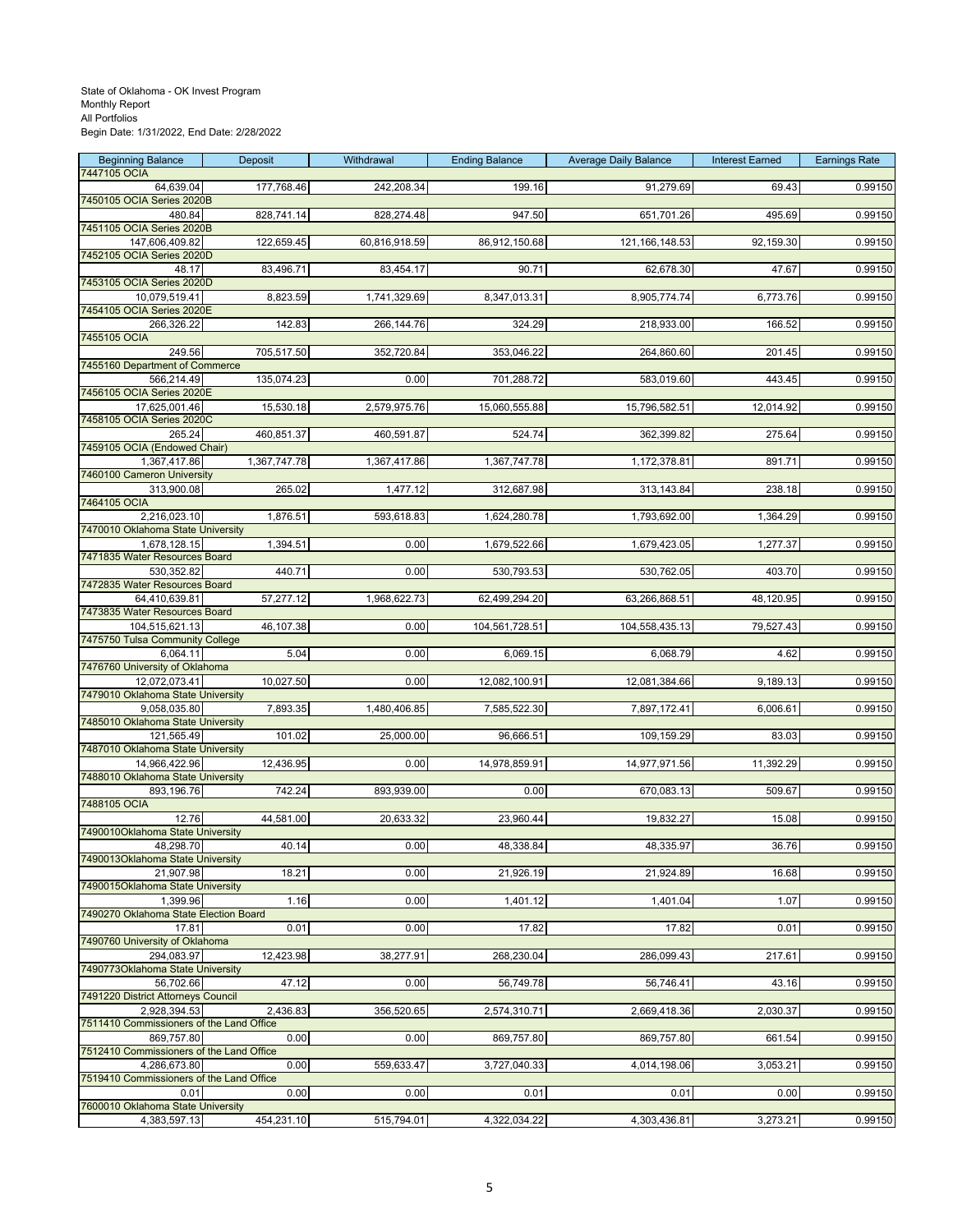| <b>Beginning Balance</b><br><b>7600100 Cameron University</b> | Deposit       | Withdrawal   | <b>Ending Balance</b> | <b>Average Daily Balance</b> | <b>Interest Earned</b> | <b>Earnings Rate</b> |
|---------------------------------------------------------------|---------------|--------------|-----------------------|------------------------------|------------------------|----------------------|
| 818,041.68                                                    | 56,266.72     | 16,327.87    | 857,980.53            | 816,304.45                   | 620.88                 | 0.99150              |
| 7600120 University of Central Oklahoma                        |               |              |                       |                              |                        |                      |
| 3,692,176.69                                                  | 58,653.25     | 0.00         | 3,750,829.94          | 3,704,901.42                 | 2,817.96               | 0.99150              |
| 7600150 University of Science & Arts<br>376,573.45            | 55,922.93     | 63,250.81    | 369,245.57            | 342,256.49                   | 260.32                 | 0.99150              |
| 7600230 East Central University                               |               |              |                       |                              |                        |                      |
| 1,166,553.44                                                  | 56,572.48     | 67,002.38    | 1,156,123.54          | 1,147,977.75                 | 873.16                 | 0.99150              |
| 7600420 Langston University                                   |               |              |                       |                              |                        |                      |
| 1,072,389.92                                                  | 850.18        | 165,937.79   | 907,302.31            | 1,030,566.33                 | 783.85                 | 0.99150              |
| 7600485 Northeastern State University<br>2,551,502.17         | 60,817.27     | 266,125.00   | 2,346,194.44          | 2,442,125.83                 | 1,857.49               | 0.99150              |
| 7600490 Northern Oklahoma College                             |               |              |                       |                              |                        |                      |
| 730,338.68                                                    | 50,681.32     | 90,961.57    | 690,058.43            | 715,987.48                   | 544.58                 | 0.99150              |
| 7600505 Northwestern Oklahoma State University                |               |              |                       |                              |                        |                      |
| 2,507,689.86<br>7600530 Panhandle State University            | 57,686.86     | 76,162.42    | 2,489,214.30          | 2,462,576.13                 | 1,873.04               | 0.99150              |
| 200,730.58                                                    | 13,236.16     | 42,515.41    | 171,451.33            | 172,800.71                   | 131.43                 | 0.99150              |
| 7600660 Southeastern Oklahoma State Unversity                 |               |              |                       |                              |                        |                      |
| 109,387.55                                                    | 55,703.78     | 89,954.00    | 75,137.33             | 74,396.49                    | 56.59                  | 0.99150              |
| 7600665 Southwestern Oklahoma State University                |               |              |                       |                              |                        |                      |
| 2,356,212.97<br>7600760 University of Oklahoma                | 57,542.70     | 0.00         | 2,413,755.67          | 2,367,906.48                 | 1,801.04               | 0.99150              |
| 4,642,242.67                                                  | 454,512.03    | 0.00         | 5,096,754.70          | 4,726,198.56                 | 3,594.76               | 0.99150              |
| 7650010 Oklahoma State University                             |               |              |                       |                              |                        |                      |
| 2,545,070.87                                                  | 366,941.96    | 15,927.71    | 2,896,085.12          | 2,608,043.76                 | 1,983.69               | 0.99150              |
| 7650100 Cameron University                                    |               |              |                       |                              |                        |                      |
| 788,715.06<br>7650120 University of Central Oklahoma          | 45,702.26     | 9,518.80     | 824,898.52            | 791,798.85                   | 602.24                 | 0.99150              |
| 1,921,425.70                                                  | 46,636.34     | 0.00         | 1,968,062.04          | 1,930,926.87                 | 1,468.67               | 0.99150              |
| 7650150 University of Science & Arts                          |               |              |                       |                              |                        |                      |
| 405,567.83                                                    | 45,410.25     | 24,654.76    | 426,323.32            | 407,339.09                   | 309.82                 | 0.99150              |
| 7650230 East Central University                               |               |              |                       |                              |                        |                      |
| 876,815.86<br>7650420 Langston University                     | 45,785.16     | 34,481.25    | 888,119.77            | 865,351.72                   | 658.19                 | 0.99150              |
| 1,588,742.18                                                  | 96,468.58     | 671,153.49   | 1,014,057.27          | 1,204,622.21                 | 916.24                 | 0.99150              |
| 7650485 Northeastern State University                         |               |              |                       |                              |                        |                      |
| 948,634.40                                                    | 45,828.93     | 6,432.64     | 988,030.69            | 953,677.93                   | 725.37                 | 0.99150              |
| 7650490 Northern Oklahoma College<br>2,045,947.26             | 181,682.01    | 64,310.28    | 2,163,318.99          | 2,051,935.57                 | 1,560.71               | 0.99150              |
| 7650505 Northwestern Oklahoma State University                |               |              |                       |                              |                        |                      |
| 887,124.83                                                    | 24,518.98     | 39,336.61    | 872,307.20            | 882,043.73                   | 670.88                 | 0.99150              |
| 7650530 Panhandle State University                            |               |              |                       |                              |                        |                      |
| 83,790.17                                                     | 23,207.33     | 24,150.66    | 82,846.84             | 71,193.95                    | 54.15                  | 0.99150              |
| 7650660 Southeastern Oklahoma State Unversity<br>52,418.99    | 45,105.63     | 43,072.68    | 54,451.94             | 38,962.45                    | 29.63                  | 0.99150              |
| 7650665 Southwestern Oklahoma State University                |               |              |                       |                              |                        |                      |
| 660,548.71                                                    | 45,587.83     | 0.00         | 706,136.54            | 669,076.27                   | 508.90                 | 0.99150              |
| 7650760 University of Oklahoma                                |               |              |                       |                              |                        |                      |
| 3.005.578.28<br>7700040 Department of Agriculture             | 426,562.15    | 0.00         | 3,432,140.43          | 3,083,447.46                 | 2.345.28               | 0.99150              |
| 11,115,691.53                                                 | 9,237.03      | 0.00         | 11,124,928.56         | 11,124,268.77                | 8,461.15               | 0.99150              |
| 7700041 Western Oklahoma State College                        |               |              |                       |                              |                        |                      |
| 358,549.07                                                    | 684,330.05    | 934,955.57   | 107,923.55            | 205,636.05                   | 156.41                 | 0.99150              |
| 7700131 Department of Corrections                             | 1,971,151.11  |              |                       | 28,090,626.56                |                        |                      |
| 28,086,405.44<br>7700240 Eastern Oklahoma State College       |               | 2,003,827.41 | 28,053,729.14         |                              | 21,365.81              | 0.99150              |
| 1,453,915.79                                                  | 1,394,015.17  | 218,955.35   | 2,628,975.61          | 1,921,754.28                 | 1,461.69               | 0.99150              |
| 7700340 State Health Department                               |               |              |                       |                              |                        |                      |
| 0.00                                                          | 1,133,440.38  | 740,508.40   | 392,931.98            | 204,916.46                   | 155.86                 | 0.99150              |
| 7700461 Rogers State College<br>8,048,309.08                  | 2,306,366.84  | 1,040,611.22 | 9,314,064.70          | 9,067,079.92                 | 6,896.45               | 0.99150              |
| 7700490 Northern Oklahoma College                             |               |              |                       |                              |                        |                      |
| 7,292,152.42                                                  | 411,920.30    | 1,955,701.05 | 5,748,371.67          | 6,601,396.94                 | 5,021.04               | 0.99150              |
| 7700606 Ardmore Higher Education Center                       |               |              |                       |                              |                        |                      |
| 58.99                                                         | 0.04          | 0.00         | 59.03                 | 59.03                        | 0.04                   | 0.99150              |
| 7700633 Oklahoma City Community College<br>12,230,835.51      | 3,032,222.13  | 4,927,715.32 | 10,335,342.32         | 10,149,593.35                | 7,719.81               | 0.99150              |
| 7700660 Southeastern Oklahoma State University                |               |              |                       |                              |                        |                      |
| 3,256,093.86                                                  | 10,673,188.02 | 5,392,460.46 | 8,536,821.42          | 6,626,340.79                 | 5,040.01               | 0.99150              |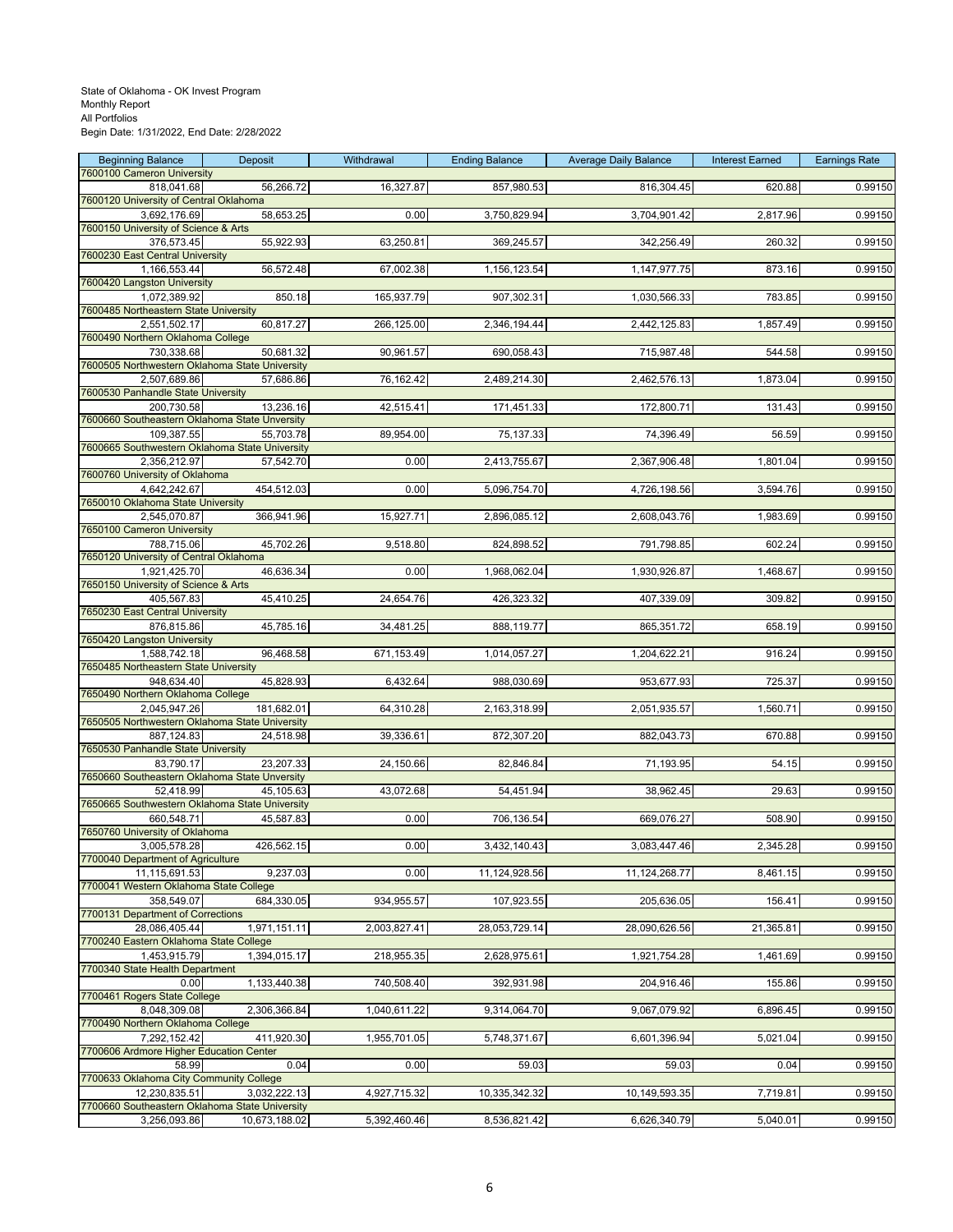| <b>Beginning Balance</b>                                    | Deposit       | Withdrawal    | <b>Ending Balance</b> | <b>Average Daily Balance</b> | <b>Interest Earned</b> | <b>Earnings Rate</b> |
|-------------------------------------------------------------|---------------|---------------|-----------------------|------------------------------|------------------------|----------------------|
| 7700760 University of Oklahoma                              |               |               |                       |                              |                        |                      |
| 115,440,808.04<br>7700830 Department of Human Services      | 25,957,931.95 | 27,283,085.68 | 114,115,654.31        | 108,016,623.67               | 82, 157.74             | 0.99150              |
| 719,444.35                                                  | 568,358.07    | 217,063.75    | 1,070,738.67          | 1,031,082.75                 | 784.24                 | 0.99150              |
| 7701010 Oklahoma State University                           |               |               |                       |                              |                        |                      |
| 8,980,684.40                                                | 27,056,407.69 | 28,932,305.99 | 7,104,786.10          | 12,625,897.11                | 9,603.29               | 0.99150              |
| 7701150 University of Science & Arts                        |               |               |                       |                              |                        |                      |
| 3,343,412.98                                                | 2,220,028.21  | 513,508.32    | 5,049,932.87          | 4,280,785.90                 | 3,255.98               | 0.99150              |
| 7701165 Connors State College<br>1,247,372.98               | 0.00          | 382,135.68    | 865,237.30            | 1,126,093.16                 | 856.51                 | 0.99150              |
| 7701400 Office of Juvenile Affairs                          |               |               |                       |                              |                        |                      |
| 8,178.27                                                    | 1,354.21      | 4,854.12      | 4,678.36              | 8,054.77                     | 6.13                   | 0.99150              |
| 7701480 Northeasten Oklahoma A&M College                    |               |               |                       |                              |                        |                      |
| 639,981.36                                                  | 400,000.00    | 574,399.81    | 465,581.55            | 505,760.15                   | 384.68                 | 0.99150              |
| 7701530 Panhandle State University<br>85,154.08             | 455,239.60    | 426,704.27    | 113,689.41            | 71,840.98                    | 54.64                  | 0.99150              |
| 7701605 Regents for Higher Education                        |               |               |                       |                              |                        |                      |
| 33,504,931.17                                               | 176,300.89    | 194,488.37    | 33,486,743.69         | 33,485,383.06                | 25,469.07              | 0.99150              |
| 7701650 Department of Veteran Affairs                       |               |               |                       |                              |                        |                      |
| 1,527,936.34                                                | 131,446.60    | 0.00          | 1,659,382.94          | 1,599,048.60                 | 1,216.24               | 0.99150              |
| 7701770 OUHSC<br>374,462,831.98                             | 79,053,924.41 | 41,710,141.01 | 411,806,615.38        | 392,212,793.31               | 298,318.13             | 0.99150              |
| 7701805 Department of Rehabilitation Services               |               |               |                       |                              |                        |                      |
| 170,043.16                                                  | 16.79         | 3,509.45      | 166,550.50            | 167,447.18                   | 127.36                 | 0.99150              |
| 7701865 Workers Compensation Commission                     |               |               |                       |                              |                        |                      |
| 5,604,114.07                                                | 4,656.19      | 1,663.59      | 5,607,106.67          | 5,606,994.09                 | 4,264.70               | 0.99150              |
| 7702120 University of Central Oklahoma<br>18,916,528.24     | 1,440,581.32  | 3,870,155.37  | 16,486,954.19         | 16,943,082.62                | 12,886.96              | 0.99150              |
| 7702650 Department of Veteran Affairs                       |               |               |                       |                              |                        |                      |
| 1,322,051.46                                                | 112,532.37    | 0.00          | 1,434,583.83          | 1,382,788.76                 | 1,051.75               | 0.99150              |
| 7703650 Department of Veteran Affairs                       |               |               |                       |                              |                        |                      |
| 1,929,821.00<br>7704120 University of Central Oklahoma      | 168,306.93    | 0.00          | 2,098,127.93          | 2,024,429.07                 | 1,539.79               | 0.99150              |
| 128,537.79                                                  | 1,002,959.33  | 653,514.45    | 477,982.67            | 199,526.73                   | 151.76                 | 0.99150              |
| 7704650 Department of Veteran Affairs                       |               |               |                       |                              |                        |                      |
| 1,450,879.49                                                | 120,229.27    | 0.00          | 1,571,108.76          | 1,526,688.55                 | 1,161.20               | 0.99150              |
| 7704865 Workers Compensation Commission                     |               |               |                       |                              |                        |                      |
| 45,723.01<br>7705505 Northwestern Oklahoma State University | 37.99         | 0.00          | 45,761.00             | 45,758.29                    | 34.80                  | 0.99150              |
| 1,992,249.37                                                | 793,820.03    | 1,075,137.65  | 1,710,931.75          | 1,640,839.03                 | 1,248.03               | 0.99150              |
| 7705650 Department of Veteran Affairs                       |               |               |                       |                              |                        |                      |
| 1,485,015.22                                                | 108,333.66    | 37,162.13     | 1,556,186.75          | 1,521,665.01                 | 1,157.38               | 0.99150              |
| 7705675 Self Insurance Guaranty Fund                        |               |               |                       |                              |                        | 0.99150              |
| 2,298,534.45<br>7705865 Workers Compensation Commission     | 2,270.02      | 9,872.59      | 2,290,931.88          | 2,294,683.50                 | 1,745.34               |                      |
| 43,229.29                                                   | 35.92         | 0.00          | 43,265.21             | 43,262.64                    | 32.91                  | 0.99150              |
| 7706452 CMHC, Rep payee account                             |               |               |                       |                              |                        |                      |
| 8,494.13                                                    | 7.06          | 0.00          | 8,501.19              | 8,500.69                     | 6.47                   | 0.99150              |
| 7706650 Department of Veteran Affairs<br>586.928.33         | 70.997.19     | 0.00          | 657.925.52            | 618.178.97                   | 470.19                 | 0.99150              |
| 7706750 Tulsa Community College                             |               |               |                       |                              |                        |                      |
| 5,331,088.46                                                | 5,076.03      | 567,874.35    | 4,768,290.14          | 4,989,278.79                 | 3,794.86               | 0.99150              |
| 7706865 OK Workers Comp Commission                          |               |               |                       |                              |                        |                      |
| 177,557.65<br>7707452 CMHC, Rep payee account               | 147.54        | 0.00          | 177,705.19            | 177,694.65                   | 135.16                 | 0.99150              |
| 11,056.53                                                   | 18,102.15     | 20,497.52     | 8,661.16              | 17,575.68                    | 13.37                  | 0.99150              |
| 7707585 Department of Public Safety                         |               |               |                       |                              |                        |                      |
| 4.275.258.91                                                | 270,198.86    | 239,556.00    | 4,305,901.77          | 4,200,595.60                 | 3,194.98               | 0.99150              |
| 7707605 Regents for Higher Education                        |               |               |                       |                              |                        |                      |
| 140,703,659.20<br>7707650 Department of Veteran Affairs     | 28,286,424.41 | 6,781,063.17  | 162,209,020.44        | 160,111,191.10               | 121,781.01             | 0.99150              |
| 838,252.41                                                  | 65,038.59     | 0.00          | 903,291.00            | 875,605.22                   | 665.99                 | 0.99150              |
| 7707865 OK Workers Comp Commission                          |               |               |                       |                              |                        |                      |
| 244,484.45                                                  | 203.16        | 0.00          | 244,687.61            | 244,673.10                   | 186.10                 | 0.99150              |
| 7708108 Carl Albert State College<br>6,158,654.04           | 47,298.70     | 482,741.82    | 5,723,210.92          | 5,952,794.63                 | 4,527.71               | 0.99150              |
| 7708605 Regents for Higher Education                        |               |               |                       |                              |                        |                      |
| 161.04                                                      | 0.13          | 0.00          | 161.17                | 161.16                       | 0.12                   | 0.99150              |
| 7709605 Regents for Higher Education                        |               |               |                       |                              |                        |                      |
| 4,541,177.58                                                | 3,773.12      | 699,250.00    | 3,845,700.70          | 4,269,975.83                 | 3,247.76               | 0.99150              |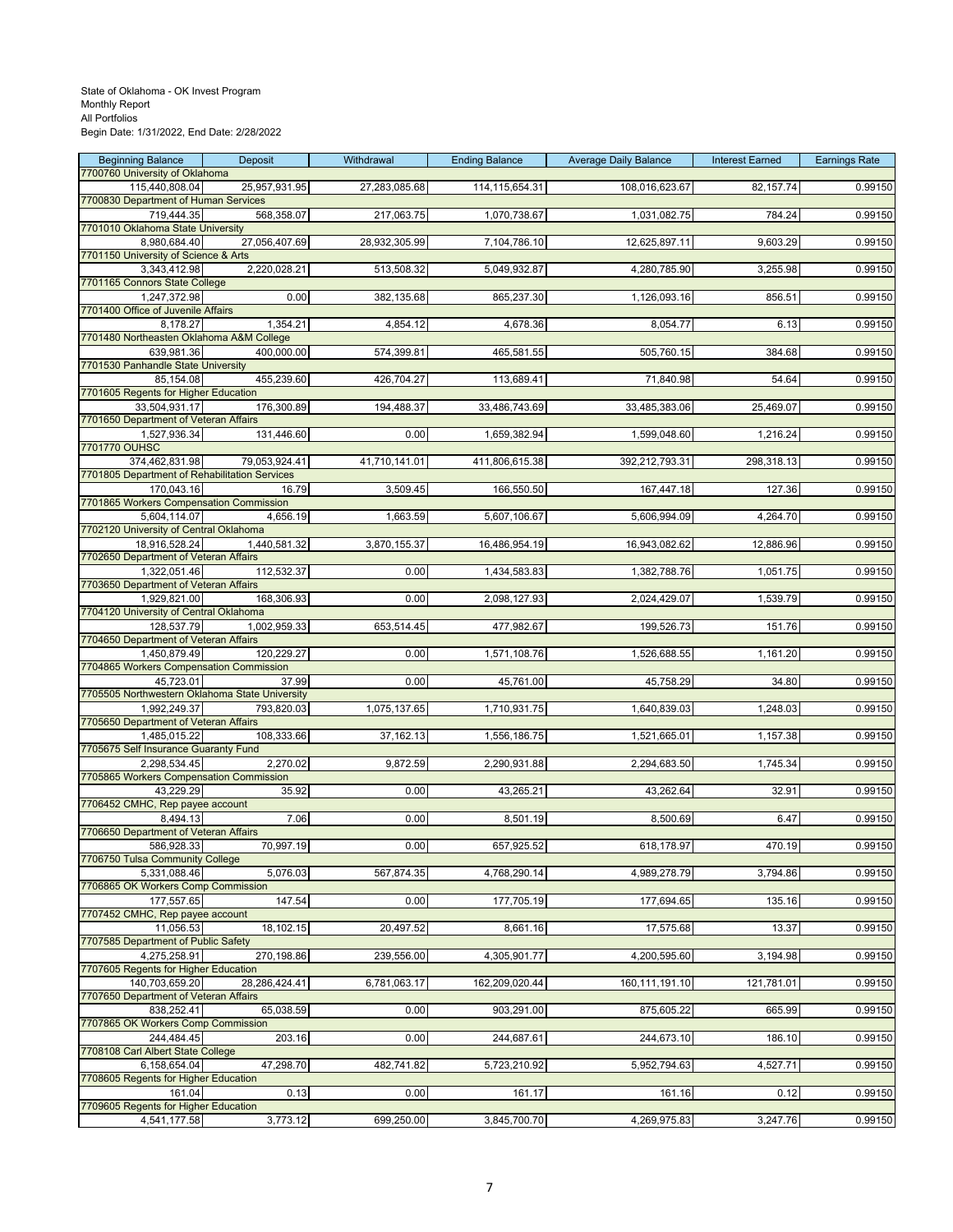| <b>Beginning Balance</b><br>7710350 Oklahoma Historical Society | Deposit      | Withdrawal   | <b>Ending Balance</b> | <b>Average Daily Balance</b> | <b>Interest Earned</b> | <b>Earnings Rate</b> |
|-----------------------------------------------------------------|--------------|--------------|-----------------------|------------------------------|------------------------|----------------------|
| 1,305,469.17                                                    | 1,084.83     | 0.00         | 1,306,554.00          | 1,306,476.51                 | 993.71                 | 0.99150              |
| 7710452 Oklahoma Department of Mental Health                    |              |              |                       |                              |                        |                      |
| 1,564,126.26                                                    | 14,846.12    | 31,741.71    | 1,547,230.67          | 1,564,236.40                 | 1,189.76               | 0.99150              |
| 7710605 Regents for Higher Education                            |              |              |                       |                              |                        |                      |
| 3,007,903.61<br>7711185 Corporation Commission                  | 2,493.94     | 349,138.00   | 2,661,259.55          | 2,838,488.02                 | 2,158.96               | 0.99150              |
| 65,859,661.08                                                   | 171,721.18   | 1,569,096.17 | 64,462,286.09         | 64,698,224.50                | 49,209.65              | 0.99150              |
| 7711420 Langston University                                     |              |              |                       |                              |                        |                      |
| 837,010.37                                                      | 689,865.17   | 1,311,214.63 | 215,660.91            | 159,024.36                   | 120.95                 | 0.99150              |
| 7711452 Griffin Memorial Hospital Rep Payee                     |              |              |                       |                              |                        |                      |
| 79,142.33<br>7711605 Regents for Higher Education               | 365.55       | 0.00         | 79,507.88             | 79,213.91                    | 60.25                  | 0.99150              |
| 791,848.65                                                      | 658.00       | 28,200.00    | 764,306.65            | 778,359.65                   | 592.02                 | 0.99150              |
| 7712605 Regents for Higher Education                            |              |              |                       |                              |                        |                      |
| 134,349.22                                                      | 111.64       | 0.00         | 134,460.86            | 134,452.89                   | 102.27                 | 0.99150              |
| 7713605 Regents for Higher Education                            |              |              |                       |                              |                        |                      |
| 2,935,878.35<br>7714605 Regents for Higher Education            | 2,527.44     | 0.00         | 2,938,405.79          | 2,938,225.26                 | 2,234.82               | 0.99150              |
| 15,483,729.91                                                   | 12,866.24    | 212,000.00   | 15,284,596.15         | 15,359,534.28                | 11,682.50              | 0.99150              |
| 7715605 Regents for Higher Education                            |              |              |                       |                              |                        |                      |
| 1,694,065.20                                                    | 1,407.71     | 0.00         | 1,695,472.91          | 1,695,372.36                 | 1,289.50               | 0.99150              |
| 7718605 Regents for Higher Education                            |              |              |                       |                              |                        |                      |
| 11,595,528.73<br>7719605 Regents for Higher Education           | 1,849,625.46 | 949,420.59   | 12,495,733.60         | 11,651,488.36                | 8,862.15               | 0.99150              |
| 39,172.92                                                       | 52.55        | 0.00         | 39,225.47             | 39,218.15                    | 29.83                  | 0.99150              |
| 7723623 Seminole State College                                  |              |              |                       |                              |                        |                      |
| 577,603.92                                                      | 883,962.99   | 445,567.60   | 1,015,999.31          | 757,896.69                   | 576.46                 | 0.99150              |
| 7725100 Cameron University                                      |              |              |                       |                              |                        |                      |
| 2,994,227.19                                                    | 2,826.31     | 820,547.20   | 2,176,506.30          | 2,524,108.25                 | 1,919.84               | 0.99150              |
| 7730230 East Central University<br>8,368,089.14                 | 184,686.46   | 941,032.74   | 7,611,742.86          | 8,054,435.89                 | 6,126.23               | 0.99150              |
| 7730830 Department of Human Services                            |              |              |                       |                              |                        |                      |
| 262,657.68                                                      | 221.39       | 4,778.17     | 258,100.90            | 260,644.82                   | 198.25                 | 0.99150              |
| 7740605 Regents for Higher Education                            |              |              |                       |                              |                        |                      |
| 9,006,775.19                                                    | 2,813,390.19 | 6,301,730.29 | 5,518,435.09          | 7,817,027.22                 | 5,945.65               | 0.99150              |
| 7741241 Redlands Community College                              |              |              |                       |                              |                        |                      |
| 2,535,294.82<br>7745605 Regents for Higher Education            | 237,440.25   | 178,774.11   | 2,593,960.96          | 2,500,855.25                 | 1,902.16               | 0.99150              |
| 1,173,533.19                                                    | 1,080.41     | 524,000.00   | 650,613.60            | 884,322.14                   | 672.62                 | 0.99150              |
| 7747470 Murray State College                                    |              |              |                       |                              |                        |                      |
| 4,461,076.49                                                    | 761,745.99   | 463,936.98   | 4,758,885.50          | 4,596,451.71                 | 3,496.07               | 0.99150              |
| 7750350 Oklahoma Historical Society                             |              |              |                       |                              |                        |                      |
| 589,338.24<br>7750531 Rose State College                        | 498.87       | 32,257.10    | 557,580.01            | 574,075.46                   | 436.64                 | 0.99150              |
| 11,847,844.61                                                   | 1,243,819.93 | 2,533,664.55 | 10,557,999.99         | 11,005,887.91                | 8,371.11               | 0.99150              |
| 7751485 Northeastern State University                           |              |              |                       |                              |                        |                      |
| 18,113,481.81                                                   | 2,905,688.53 | 4,495,034.60 | 16,524,135.74         | 18,590,318.73                | 14,139.85              | 0.99150              |
| 7752485 Northeastern State University                           |              |              |                       |                              |                        |                      |
| 3,056,348.30<br>7765665 Southwestern Oklahoma State University  | 2,540.24     | 0.00         | 3,058,888.54          | 3,058,707.09                 | 2,326.46               | 0.99150              |
| 1,604,163.24                                                    | 2,500,000.00 | 1,526,505.43 | 2,577,657.81          | 2,878,484.47                 | 2,189.38               | 0.99150              |
| 7790041 Western Oklahoma State University                       |              |              |                       |                              |                        |                      |
| 12,609.18                                                       | 10.48        | 0.00         | 12,619.66             | 12,618.91                    | 9.60                   | 0.99150              |
| 7790470 Murray State College                                    |              |              |                       |                              |                        |                      |
| 1,956.35<br>7790490 Northern Oklahoma College                   | 1.63         | 0.00         | 1,957.98              | 1,957.86                     | 1.49                   | 0.99150              |
| 1,448.84                                                        | 1.20         | 0.00         | 1,450.04              | 1,449.95                     | 1.10                   | 0.99150              |
| 7805370 OIFA                                                    |              |              |                       |                              |                        |                      |
| 108.17                                                          | 0.09         | 0.00         | 108.26                | 108.25                       | 0.08                   | 0.99150              |
| 7847740 OSF Building Project Fund                               |              |              |                       |                              |                        |                      |
| 7,710.96<br>7851740 OCIA                                        | 6.41         | 0.00         | 7,717.37              | 7,716.91                     | 5.87                   | 0.99150              |
| 7.690.097.04                                                    | 1,209,105.68 | 0.00         | 8,899,202.72          | 7,801,896.25                 | 5,934.14               | 0.99150              |
| 7853740 Oklahoma 2010B GO Sinking Fund                          |              |              |                       |                              |                        |                      |
| 16,497.13                                                       | 13.71        | 0.00         | 16,510.84             | 16,509.86                    | 12.56                  | 0.99150              |
| 7854740 OCIA Endowed Chair Fund 2010                            |              |              |                       |                              |                        |                      |
| 11,268,924.45                                                   | 966,045.81   | 6,847,772.79 | 5,387,197.47          | 8,376,562.99                 | 6,371.24               | 0.99150              |
| 7860740 OCIA 2012 State Highway<br>322,018.12                   | 0.00         | 322,018.12   | 0.00                  | 23,001.29                    | 17.49                  | 0.99150              |
|                                                                 |              |              |                       |                              |                        |                      |